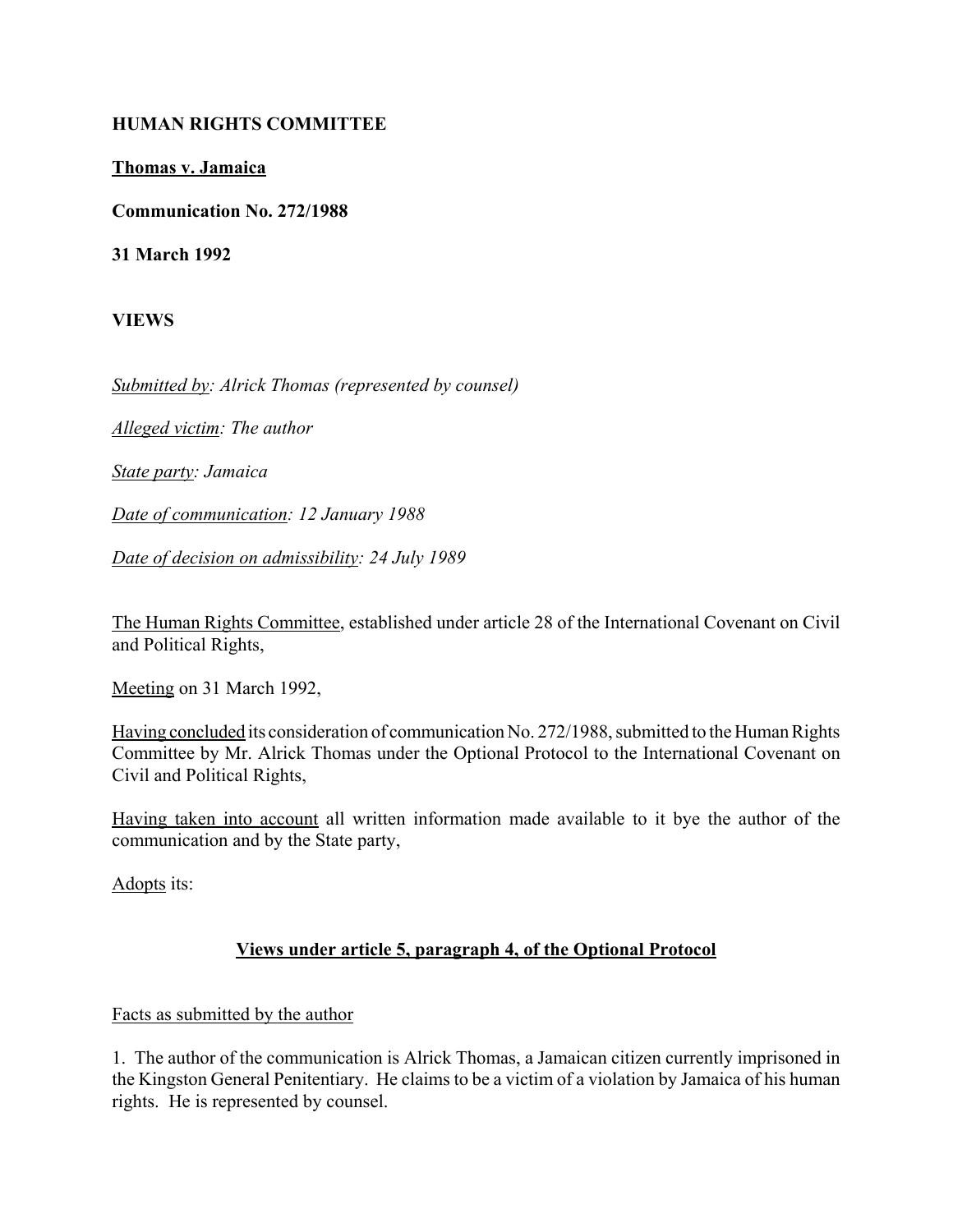2.1 The author, an ex-constable of the Manchester Police Force, states that he was arrested on 25 October 1984 a/ and on 29 October 1984 he was charged with the murder of Leroy Virtue. The author claims that the deceases was shot incidentally, in the course of a brief mêlée outside a bar, after a man who had been in the company of the deceased had resisted the author's attempt to arrest him.

2.2 For the duration of the preliminary investigation, the author was granted bail, which was subsequently extended until the beginning of the trial on 27 January 1985. On that day, the author was still without legal representation because of lack of financial means. The Court was so informed and the trial judge instructed the clerk of the Court to ask Mr. Alonzo Manning, a legal aid lawyer, to attend court on 29 January 1985. The author first met Mr. Manning in the courtroom on the day of the hearing. The judge granted counsel permission to consult with his client in private. The author claims that he explained his case to him, but that counsel did not take any notes. When the hearing resumed on the same day, counsel allegedly did not present all the facts to the judge and the jury. Furthermore, he did not challenge the jury, although "in-laws" and close acquaintances of the deceased allegedly were among the jury members. Thus, the author argues, the jury was biased against him.

2.3 On 1 February 1985, the author was found guilty of murder and sentenced to death. The author's appeal was dismissed by the Jamaican Court of Appeal on 14 October 1985. On 6 May 1991, the State party commuted the author's death sentence to life imprisonment.

2.4 With regard to the circumstances of the appeal, the author claims that he was not properly informed of the date of the hearing of his appeal. On 14 October 1985, counsel visited him and told him that his appeal had ben dismissed earlier that day. On the next day, he received a letter from the registrar of the Court of Appeal informing him that his case was due to be heard in the week beginning 14 October 1985. According to the author, this meant that he was prevented from instructing his counsel and from attending the appeal personally. Although the author had appealed on the ground that he had not been given a fair trial, counsel had withdrawn that ground, allegedly without consulting with the author.

# **Complaint**

3. Although the author does not invoke any article of the International Covenant on Civil and Political Rights, it appears from his submission that he claims to be a victim of a violation by Jamaica of article 14 of the Covenant.

### State party's observations and author's comments

4. The State party, by submission, dated 20 July 1988, contends that the author's communication is inadmissible on the ground of non-exhaustion of domestic remedies, claiming that he could still petition the Judicial Committee of the Privy Council for leave of appeal. The State party adds that legal aid would be available for that purpose pursuant to section 3 of the Poor Prisoners' Defence Act.

5. In a submission dated 30 January 1989, the author's counsel explains that a petition for special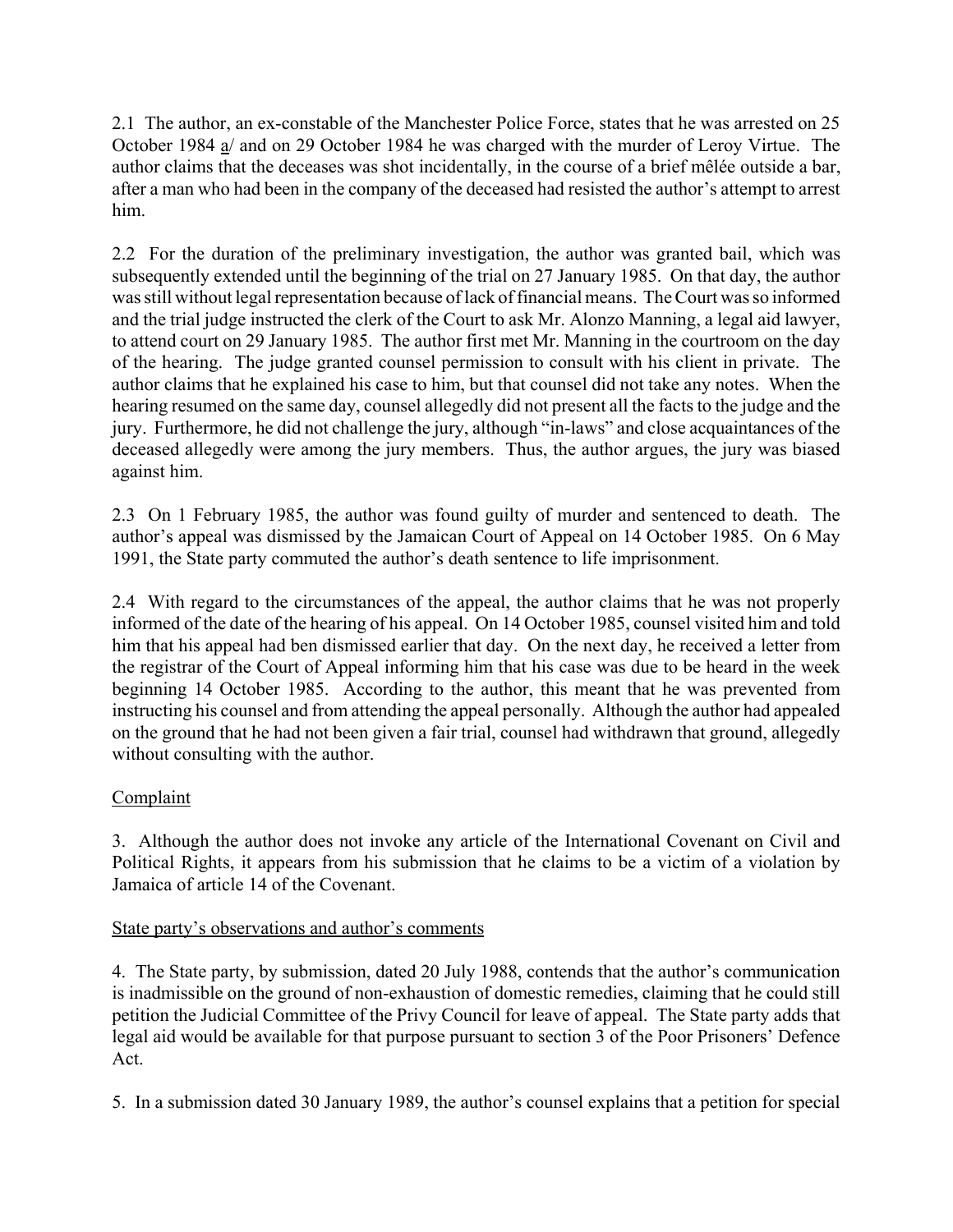leave to appeal was in fact filed with the Judicial Committee of the Privy Council on behalf of the author early in 1987. The application had been for interlocutory relief, to the effect that the Court of Appeal of Jamaica be ordered to issue a written judgement in the case. Notwithstanding the interlocutory nature of the application, the Privy Council dealt with it as a petition for leave to appeal and dismissed it on 19 February 1987, although no submissions had been made on behalf of the author on the merits of the case. Counsel therefore submits that all available domestic remedies have been exhausted.

6. In a further submission, dated 14 April 1989, the State party acknowledges that the author's petition for special leave to appeal to the Privy Council was dismissed. It reiterates, however, that the communications in inadmissible on the ground of non-exhaustion of domestic remedies, since the author has not taken any action to pursue his constitutional remedies in the Jamaican Supreme (Constitutional) Court, pursuant to section 25 of the Jamaican Constitution.

### Committee's admissibility decision

7.1 At its thirty-sixth session, the Committee considered the admissibility of the communication. It noted the State party's contention that the communication was inadmissible because of the author's failure to apply for constitutional redress. In the circumstances of the case, the Committee found that recourse to the Supreme (Constitutional) Court under section 25 of the Constitution was not a remedy available to the author within the meaning of article 5, paragraph 2, (b), of the Optional Protocol.

7.2 On 24 July 1989, accordingly, the Committee declared the communication admissible in respect of article 14 of the Covenant.

### Review of admissibility decision

8. The State party, in its submission dated 10 January 1990, maintains that the communication is inadmissible since constitutional remedies under section 25 are still open to the author.

9. In his reply to the State party's submission, counsel submits that the constitutional remedy is not available in practice because of the author's lack of funds and the unavailability of legal aid.

10.1 The Committee observes that the same issues concerning admissibility have already been examined by the Committee in its views on communications Nos. 230/1987 (Raphael Henry v. Jamaica) b/ and 384/1988 (Aston Little v. Jamaica). c/ In the circumstances of those cases, the Committee concluded that a constitutional motion was not an available and effective remedy within the meaning of article 5, paragraph 2 (b), of the Optional Protocol, and that, accordingly, the Committee was not precluded from examining the merits.

10.2 In the instant case, considering that the State party does not provide legal aid for constitutional motions, the Committee finds that a constitutional motion would not constitute an available and effective remedy within the meaning of article 5, paragraph 2 (b), of the Optional Protocol, and thus confirms its decision on admissibility.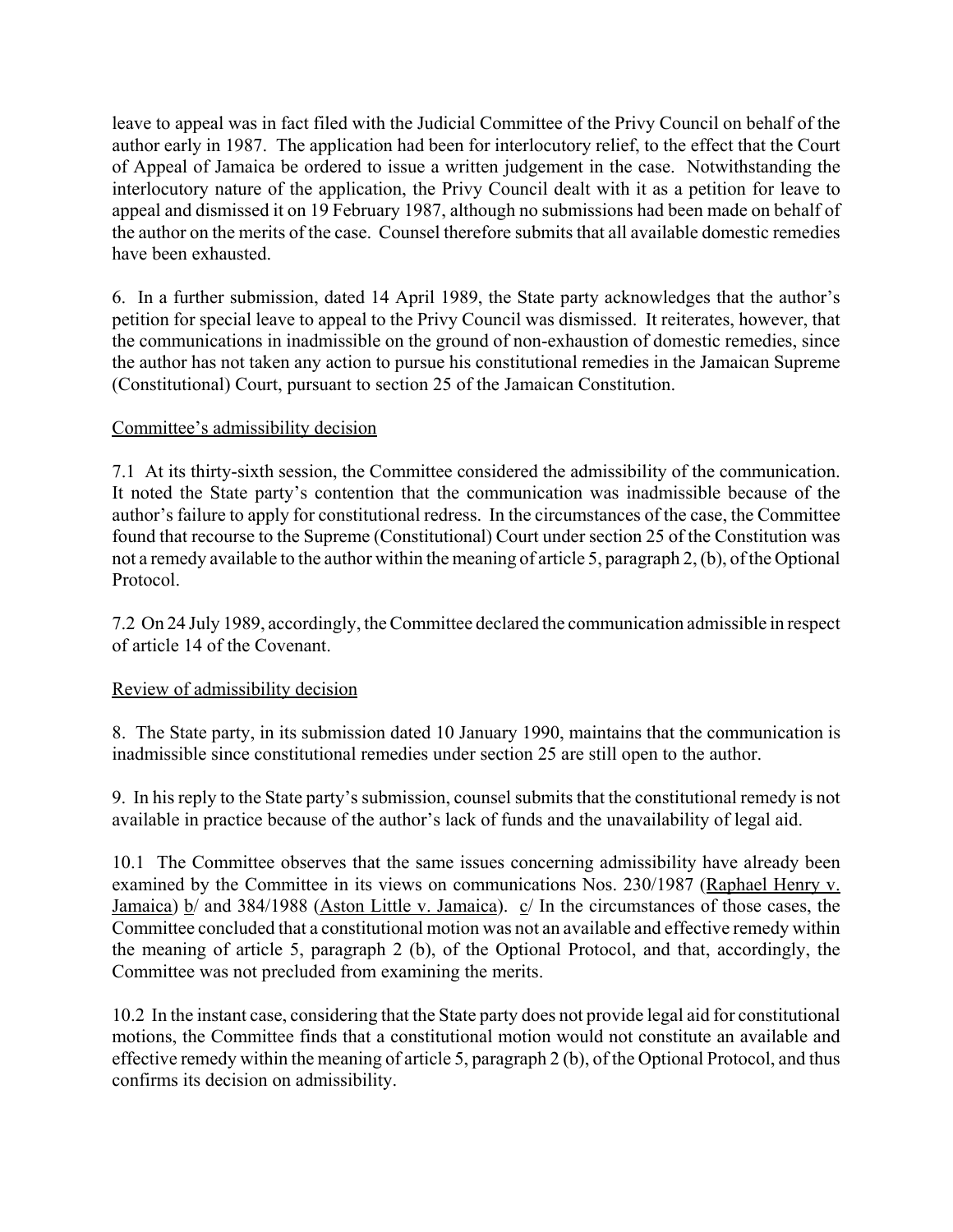### Examination of the merits

11.1 As to the substance of the author's allegation of violations of his human rights, the Committee notes with concern that the State party has confined itself to the observation that the Committee is not competent to evaluate issues of facts and evidence; it has not addressed the author's specific allegations that his right to a fair trial was violated. The Committee is of the opinion that the summary dismissal of the author's allegations, in general terms, does not meet the requirements of article 4, paragraph 2, of the Optional Protocol.

11.2 With respect to the alleged violations of article 14 of the Covenant, three issues are before the Committee: (a) whether the composition of the jury violated the author's right to a fair trial; (b) whether the author was allowed adequate time and facilities to prepare his defence; and (c) whether the author was denied effective representation during his appeal.

11.3 In respect of the first claim, the Committee notes that while the author alleges that the jury was biased because of the presence of acquaintances and "in-laws" of the deceased, his counsel did not raise any objections. The Committee finds therefore that this allegation has not been substantiated.

11.4 In respect of the second claim, the Committee recalls that the right of an accused person to have adequate time and facilities for the preparation of his defence is an important element of the guarantee of a fair trial and a corollary of the principle of equality or arms. Sufficient time and facilities must be granted to the accused and his counsel to prepare the judicial proceedings. The determination of what constitutes "adequate time and facilities" requires and assessment of the individual circumstances of each case. In the instant case, it is uncontested that the author's defence was prepared on the first day of the trial. The Committee cannot ascertain, however, whether the Court actually denied counsel adequate time for the preparation of the defence. Similarly, the material before the Committee does not disclose whether either the author or his counsel complained to the trial judge that the time or facilities were inadequate. The Committee therefore finds no violation of article 14, paragraph 3 (b), of the Covenant during the trial at first instance.

11.5 In respect of the third claim concerning the author's representation before the Court of Appeal, it is uncontested that the author was only informed about the date of the hearing after it had taken place. He was therefore unable to communicate with his representative with regard to the appeal. Taking into account the combination of circumstances in the instant case, the Committee is of the view that the appeal proceedings did not meet the requirements of a fair trial, under article 14, paragraph 1 of the Covenant.

12. The Human Rights Committee, acting under article 5, paragraph 4, of the Optional Protocol to the International Covenant on Civil and Political Rights, is of the view that facts before the Committee disclose a violation of article 14, paragraph 1, of the Covenant.

13. It is the view of the Committee that, in cases in which a capital sentence may be pronounced, the obligation of States parties to observe rigorously all the guarantees for a fair trial set out in article 14 of the Covenant admits of no exception. The Committee is of the opinion that Mr. Alrick Thomas is entitled to an appropriate remedy.